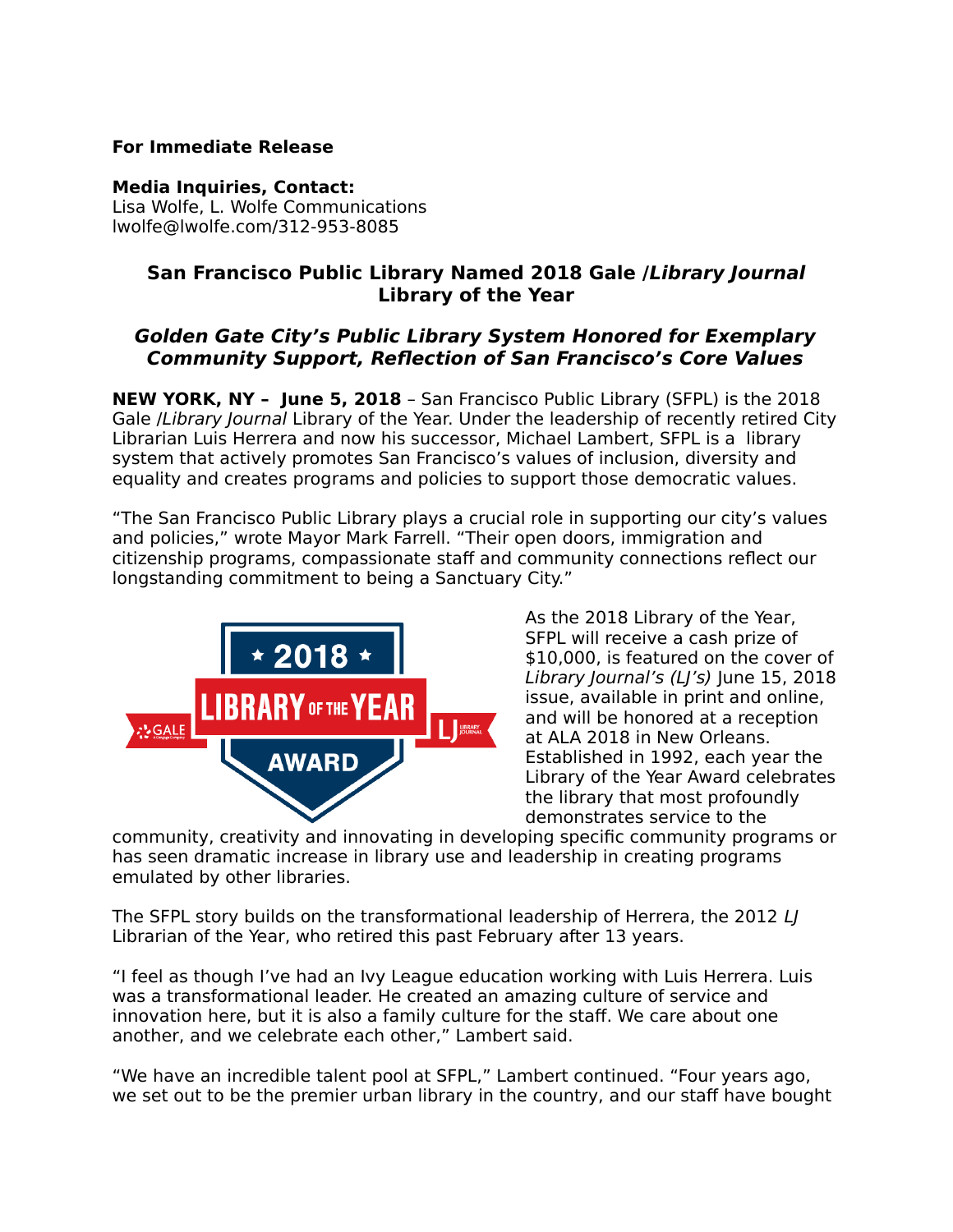in. We launched an initiative called Service Excellence, and every staff member, custodian, page, security staff, our librarians, our managers, everybody goes through service excellence training. People have committed themselves to the patron focus service model, and they have committed to being a safe and welcoming library, a preferred destination [for] all San Franciscans."

More than 6.6 million customers used SFPL's library facilities in 2017, including the Main Library in the Civic Center, 27 neighborhood branches and four mobile outreach vehicles. The library system enjoys extraordinary political and fiscal support thanks to a voter led initiative that mandates an annual funding set aside from the city's property tax revenues, resulting in an annual budget of \$126 million or \$144 per capita. Every SFPL library is open seven days a week and all 27 neighborhood branches are open a minimum of 50 hours each, with some open 55 and the Main Library open 60 hours.

In his support of SFPL's nomination for 2018 Library of the Year, author, publisher, philanthropist and San Francisco resident, Dave Eggers said, "This library has real energy. It has real passion. They move quickly on initiatives and they say 'yes.' Contrary to some large institutions, that can be burdened by their own size and history, and which have the alacrity of a cruise ship, the SFPL is nimble, creative, and always inclined to find a way to make things happen."

"The people of San Francisco are very lucky to have this excellent library at their fingertips, and the library profession is lucky to have it as a model and inspiration," said Rebecca T. Miller, editorial director of Library Journal and School Library Journal. "San Francisco Public Library is truly a national leader in developing models of inclusion, demonstrating bold approaches to serving the diverse and underserved segments of it community, and redefining how urban libraries can and should be responsive to the national dialog on democracy."

Also featured in the June 15, 2018 issue of Library Journal are two other libraries honored with special mentions in the 2018 Library of the Year Award program. They are:

- Chicago Public Library, honored for the second consecutive year, under the leadership of Commissioner and CEO Brian Bannon
- Cuyahoga County Public Library, Ohio, under the leadership of Executive Director Sari Feldman

A team of LJ editors winnowed the competitive nomination pool to a group of semifinalists. Each of those was evaluated by a panel of qualified industry professionals —including Kent Oliver, director of Nashville Public Library, 2017 Gale/LJ Library of the Year, and Lance Werner, executive director, Kent District Library, Michigan, 2018 LJ Librarian of the Year.

For award guidelines, visit [http://lj.libraryjournal.com/awards.](http://lj.libraryjournal.com/awards)

## **About Library Journal**

Founded in 1876, Library Journal is one of the oldest and most respected publications covering the library field. Over 75,000 library directors, administrators,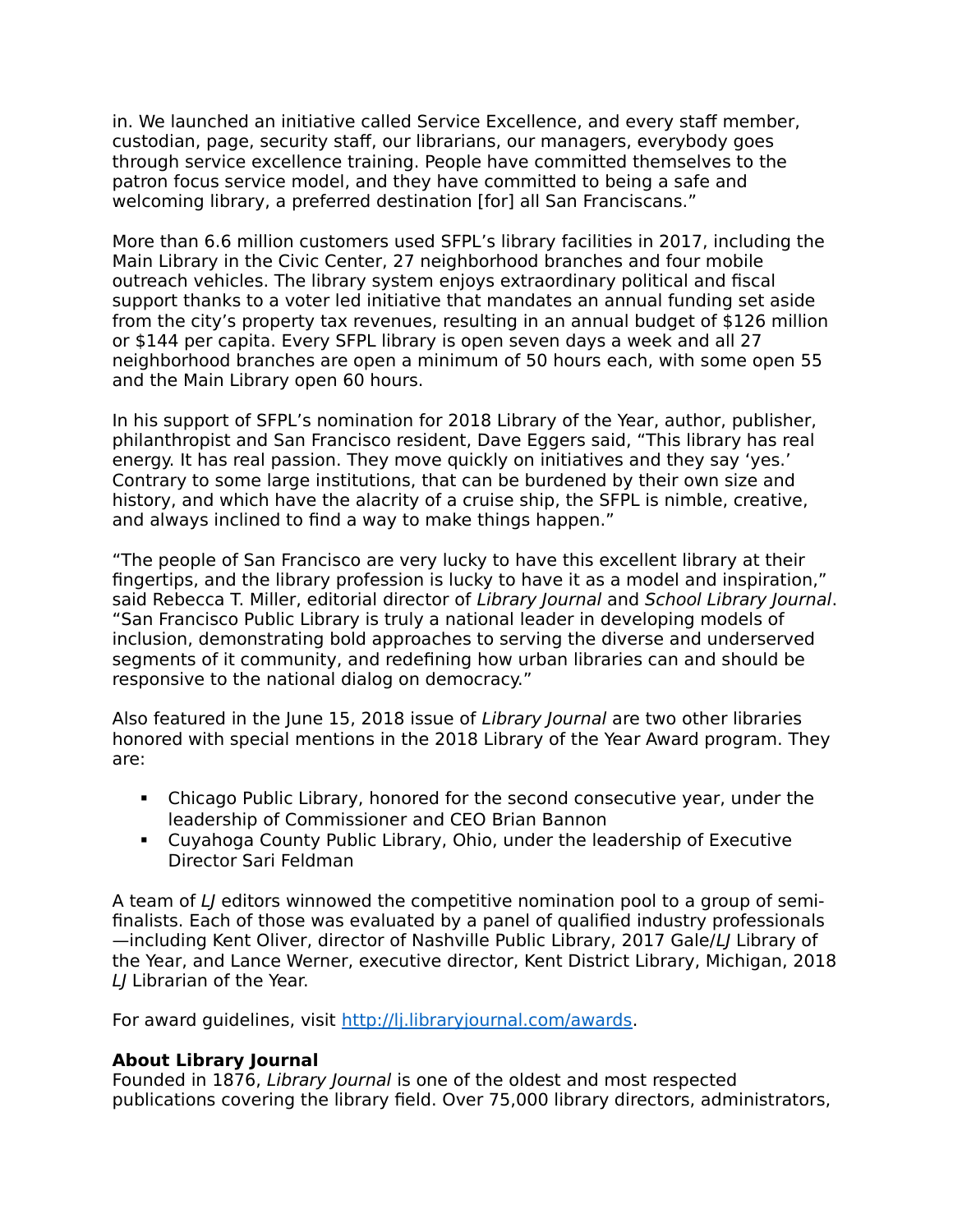and staff in public, academic, and special libraries read LJ. Library Journal reviews over 8,000 books, audiobooks, videos, databases, and websites annually, and provides coverage of technology, management, policy, and other professional concerns. For more information, visit [www.libraryjournal.com.](file:///C:%5CUsers%5Cjgoldstein%5CAppData%5CLocal%5CMicrosoft%5CWindows%5CINetCache%5CContent.Outlook%5COH5SMQC2%5Cwww.libraryjournal.com) Library Journal is a publication of Media Source Inc., which also owns School Library Journal, The Horn Book, and Junior Library Guild.